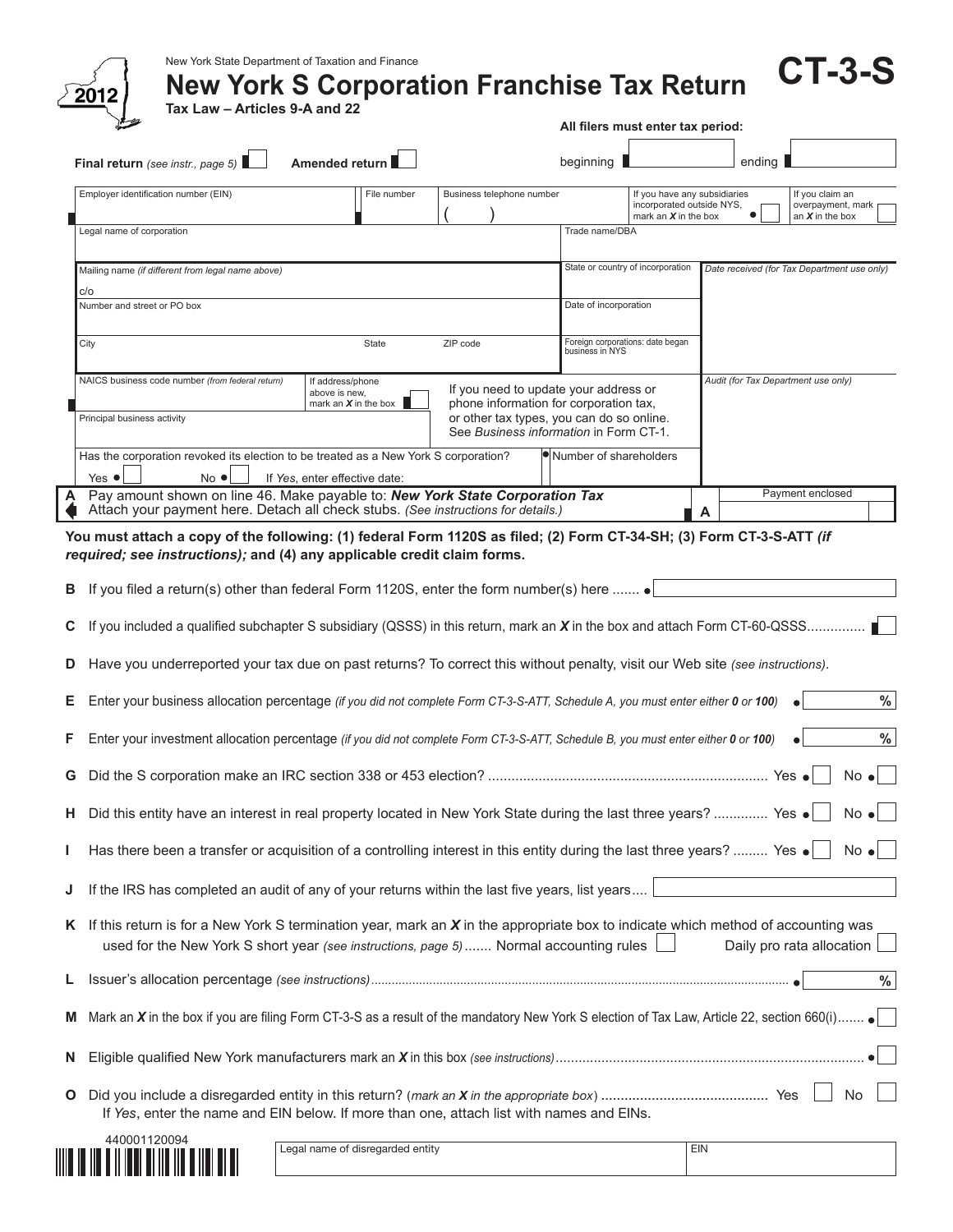|     | Provide the information for lines 1 through 10 from the corresponding lines on your federal Form 1120S, Schedule K, total<br>amount column. (Show any negative amounts with a minus (-) sign; do not use parentheses or brackets.) |                           |              |  |
|-----|------------------------------------------------------------------------------------------------------------------------------------------------------------------------------------------------------------------------------------|---------------------------|--------------|--|
|     |                                                                                                                                                                                                                                    |                           |              |  |
|     |                                                                                                                                                                                                                                    |                           | $\mathbf{2}$ |  |
|     |                                                                                                                                                                                                                                    |                           | 3            |  |
|     |                                                                                                                                                                                                                                    |                           | 4            |  |
|     |                                                                                                                                                                                                                                    |                           | 5            |  |
|     |                                                                                                                                                                                                                                    |                           | 6            |  |
|     |                                                                                                                                                                                                                                    |                           |              |  |
|     |                                                                                                                                                                                                                                    |                           | 8            |  |
|     |                                                                                                                                                                                                                                    |                           | -9           |  |
|     |                                                                                                                                                                                                                                    |                           | 10           |  |
|     | Loans to shareholders (from federal Form 1120S, Schedule L, line 7, columns b and d)                                                                                                                                               |                           |              |  |
|     | Beginning of tax year ● Beginning of tax year ●                                                                                                                                                                                    |                           |              |  |
| 12  | Total assets (from federal Form 1120S, Schedule L, line 15, columns b and d)                                                                                                                                                       |                           |              |  |
|     | Beginning of tax year $\bullet$ $\vert$ $\vert$ $\vert$ $\vert$ $\vert$ $\vert$ $\vert$ and of tax year $\bullet$                                                                                                                  |                           |              |  |
| 13. | Loans from shareholders <i>(from federal Form 1120S, Schedule L, line 19, columns b and d)</i>                                                                                                                                     |                           |              |  |
|     | Beginning of tax year $\bullet$                                                                                                                                                                                                    | End of tax year $\bullet$ |              |  |

Provide the information for lines 14 through 21 from the corresponding lines on your federal Form 1120S, Schedule M-2. *(Show any negative amounts with a minus (-) sign; do not use parentheses or brackets.)*

|                                                           | Accumulated adjustments<br>account | Other adjustments<br>account | Shareholders' undistributed<br>taxable income previously<br>taxed |
|-----------------------------------------------------------|------------------------------------|------------------------------|-------------------------------------------------------------------|
| <b>14</b> Balance at beginning of tax year                |                                    |                              |                                                                   |
| 15 Ordinary income from federal Form 1120S,               |                                    |                              |                                                                   |
|                                                           |                                    |                              |                                                                   |
| 17 Loss from federal Form 1120S, page 1,                  |                                    |                              |                                                                   |
|                                                           |                                    |                              |                                                                   |
|                                                           |                                    |                              |                                                                   |
| <b>20</b> Distributions other than dividend distributions |                                    |                              |                                                                   |
| 21 Balance at end of tax year. Subtract line 20           |                                    |                              |                                                                   |

| <b>Computation of tax</b> (see instructions)                                                |     |  |
|---------------------------------------------------------------------------------------------|-----|--|
| You must enter an amount on line 22; if none, enter 0.                                      |     |  |
|                                                                                             |     |  |
|                                                                                             | 23  |  |
|                                                                                             | 24  |  |
|                                                                                             |     |  |
|                                                                                             |     |  |
|                                                                                             |     |  |
| First installment of estimated tax for the next tax period:                                 |     |  |
|                                                                                             | 28  |  |
|                                                                                             | 29  |  |
| 30 If you did not file Form CT-5.4 and line 28 is over \$1,000, enter 25% (.25) of line 28. |     |  |
|                                                                                             | -30 |  |
|                                                                                             | 31  |  |